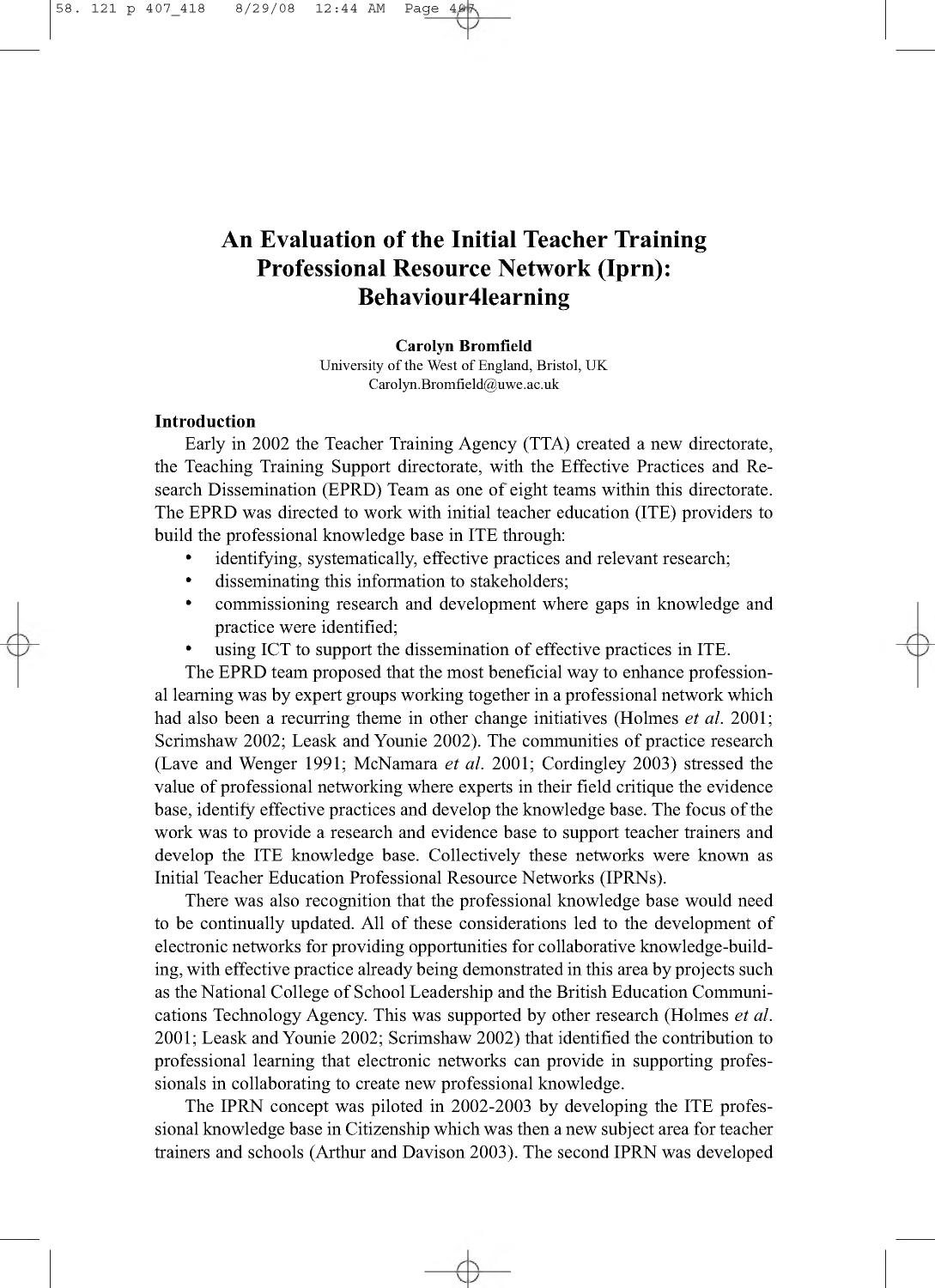from concerns expressed by many newly qualified teachers (TTA NQT survey 2002) who felt that their initial teacher education had not sufficiently equipped them to effectively teach students from diverse backgrounds. This led to the development of a Diversity ITE Professional Resource Network.

These newly qualified teachers also expressed the view that they did not feel confident in dealing with student behaviour in the classroom. Findings from the TTA NQT survey (2002) reported that NQTs:

- felt they did not have enough input on behaviour management whilst in training;
- would feel more confident if they were more competent in dealing with behaviour in the classroom;
- felt that tutors and mentors should make more explicit links between the theory and practice of classroom management;
- said that teacher behaviour that supports positive behaviour needs to be more extensively modelled on courses of ITE;
- requested more inputs on the management of groups as well as individuals;
- wanted more input as trainees on how to deal with specific behaviours e.g. autistic spectrum disorders/ADHD/emotional difficulties.

The TTA recognised that there was good practice in behaviour management in ITE establishments, but that this practice was inconsistent. In recognition of the potential benefit for trainees who would be enabled to experience increased levels of competence and confidence in the area of behaviour (Tod 2004), the TTA proposed the development of a capacity-building network to enable ITE providers to address behavioural issues on their courses. This led to the development of the IPRN for behaviour [\(http://www.behaviour4leaming.ac.uk/](http://www.behaviour4leaming.ac.uk/)). The remit was to build a resource of expertise that could be a reference point for tutors and mentors; to increase awareness of behaviour management and techniques, and also to increase research in that field. From the beginning it was decided that activity in this area had to be appropriately targeted to build ownership and support sustainability within the sector.

The notion of ownership was to be encouraged by inviting tutors and mentors to be involved in the creation of new professional knowledge in ITE pedagogy and content through research in their subject area and by being involved in systematic review groups synthesising the evidence base in their area. 'Their work is expected to extend the boundaries of knowledge.' (Leask and White 2004: 6) This aspect would be facilitated through the inclusion of regional co-ordinators *'to act as focal points for these development activities' (IPRN Planner B)*. The aim for each regional cluster was to develop initiatives to increase capacity across ITE and with local authorities in their region. Regionality was also seen as a key feature to ensure sustainability.

 $\rightarrow$ 

 $\phi$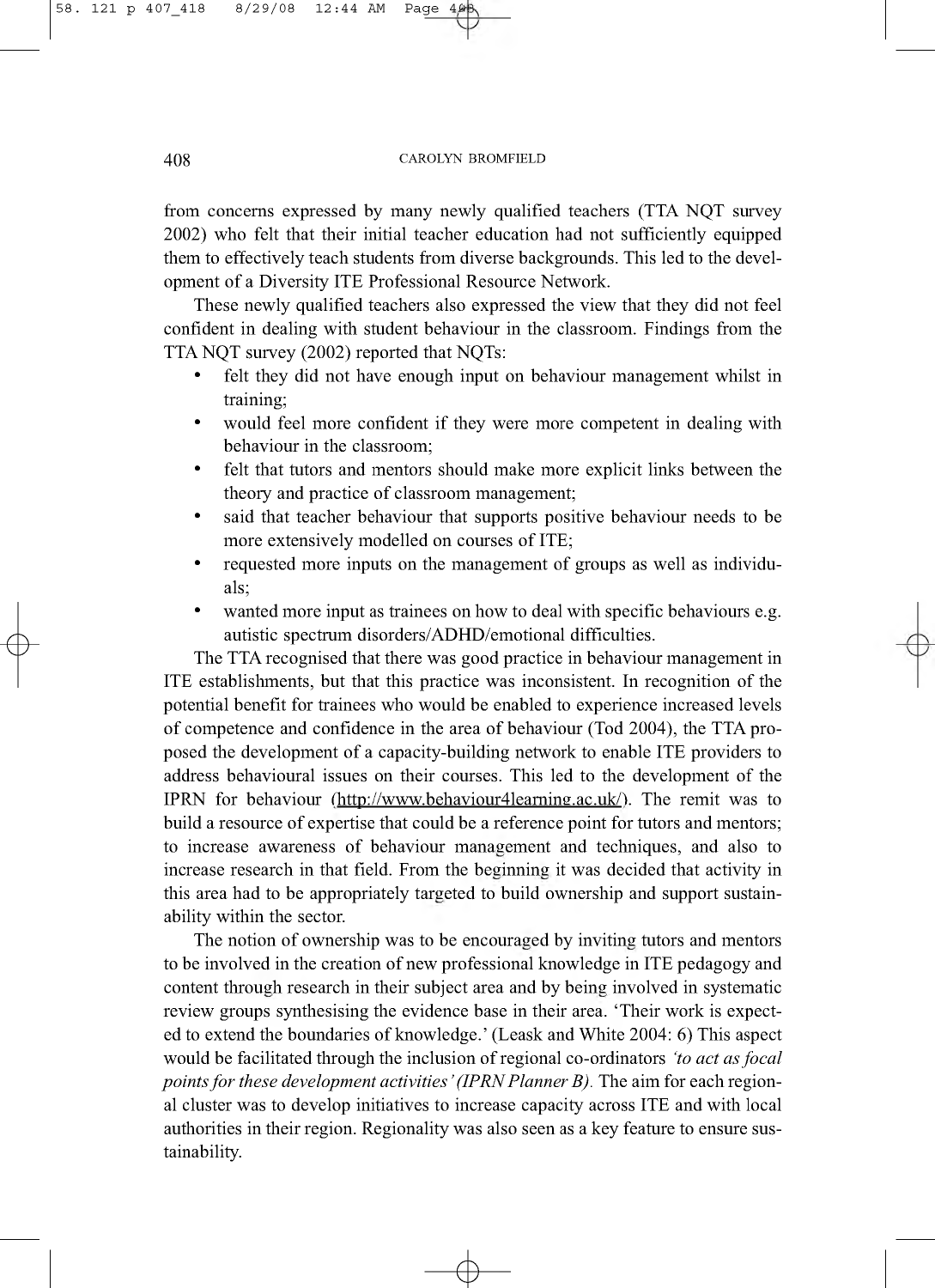**Evaluation of the IPRN B4L Website**

It was the author's belief that if this new venture was to have any impact, it must rehearse the argument for more long-term approaches to behaviour management, to look beyond the immediate and the pressing and consider the wider context. There is a need to move away from seeking short-term solutions and simple remedies for what are actually complex social problems (Cartwright 1991; Cook 1991). If this is to be achieved the project needed to be seen as an attempt to move away from narrowly focussed one-dimensional reductionist policies to more encompassing approaches with a humanistic agenda.

The evaluation in this study of the IPRN website Behaviour for Learning (B4L) sought to determine whether the planners had a clear idea of what the consequences of their activity would be for the tutors who experienced using the materials and resources (Jones and Asensio 2001) and how effective they were. The IPRN planners were interviewed to provide data for the two research question:

1. What were the aims of the web-site planners?

2. *Did the project planners achieve their goals?*

The third research question for this project was:

3. *Did the IPRN make a difference to trainees and tutors?*

# **Aims of the Planners**

 $\phi$ 

The aims of the planners can be summarised as:

- developing resources that would enhance knowledge in behaviour management via subject specialisms in ITE;
- extending the range of ITE resources and positive approaches to classroom management;
- heightening the status of ITE research in behaviour for learning.

When asked about his own initial thoughts on the project, Planner A stated that he had been motivated by an awareness that trainees in his own university:

...were receiving a very partial coverage of behaviour issues and it was *something that I 'd identified certainly on a personal level and it was a pretty fortuitous thing that the whole notion came together in the form of a response to a tender document (IPRN Planner A).*

He had previously acted as an external advisor to an EPPI (Evidence for Policy and Practice Information and Co-ordinating Centre) review of recent research on strategy effectiveness for supporting pupils with emotional and behavioural difficulties (Evans *et al.* 2003) and had been critical of the outcomes:

 $\rightarrow$ 

*I just felt that it didn't get anywhere really near to where the trainees that I was then working with actually wanted to be, it didn't give them the nuts and bolts stuff a kind of down view of the field so that they could operate using guidance from appropriate people, they could operate a pic n ' mix thing so that they could identify things which suited them and they could play to their strengths via materials which they felt secure in because they'd been especially validated by others (IPRN Planner A).*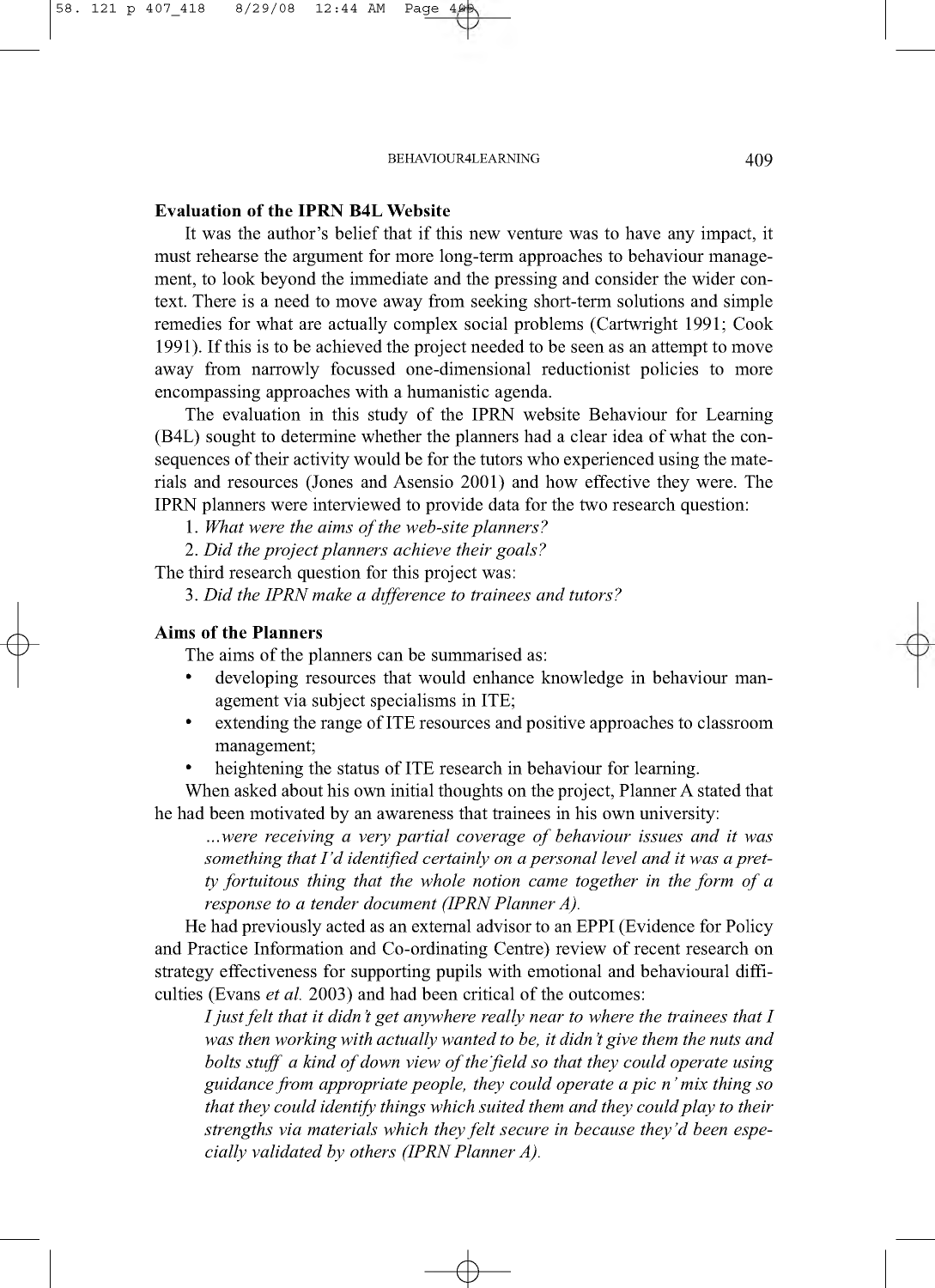*Q -*

He was also critical of 'an awful lot of stuff being pedalled round in the behav*iour field'* which was advocating controlling authoritarian approaches which he described as:

*...dangerously moving towards some pretty brutal and ultimately I think professionally self-serving positions. I 'm thinking about the Assertive, Discipline type approach which I think the basis of that approach, like a lot of things, is sound but unfortunately once it gets holds, if an extremist gets hold of a particular idea and they then start to fashion it as the solution, the magic drop for a particular phenomenon then you have all sorts of chaos and mayhem reigning and I felt pretty concerned about that (IPRN Planner A).*

He was very conscious of the fact that many books on behaviour management had been produced but he felt that:

*They don't actually get to grips with the realities of things and where they do, or attempt to, they have an unfortunate capacity to descend into tripe (IPRN Planner A).*

Advising on a second EPPI review of how theories explain learning behaviour in school contexts (Powell *et al.* 2004), Planner A was attracted to a new behaviour for learning humanistic conceptual base that was:

*..linked very clearly with the stuff that I really saw as a major cornerstone o f the practical things I did as a teacher, based loosely around the Rogerian approach and the notion that in order to understand kids you've got to understand yourself (IPRN Planner A).*

Planner B also noted that the conceptual framework (Powell *et al.* 2004) was highly significant to the development of the IPRN:

*It wasn't just focussed on the instrumental issues to do with compliance or issues of authoritarian control but was about developing behaviour that enabled learning to occur so it was a much more long term view (IPRN Planner B).*

There were four areas of activity underlying the development of the B4L network:

- articulating the knowledge and understanding of B4L;
- embedding this knowledge and understanding at classroom level;
- embedding this knowledge at the level of the trainer and trainee within the context of classroom practice;
- providing resources for this to occur.

Included in the articulation of knowledge was the notion of providing tutors with the necessary knowledge to support trainees in gaining an understanding of the causes of behaviour to facilitate more appropriate intervention selection:

 $\rightarrow$ 

*A metaphor that I tend to always have in the back of my mind is that it's like you go to a doctor and the doctor needs to get to the bottom of what is causing the complaint, they don't just simply reach for the prescription and dole out any old sort of medicine (IPRN Planner A).*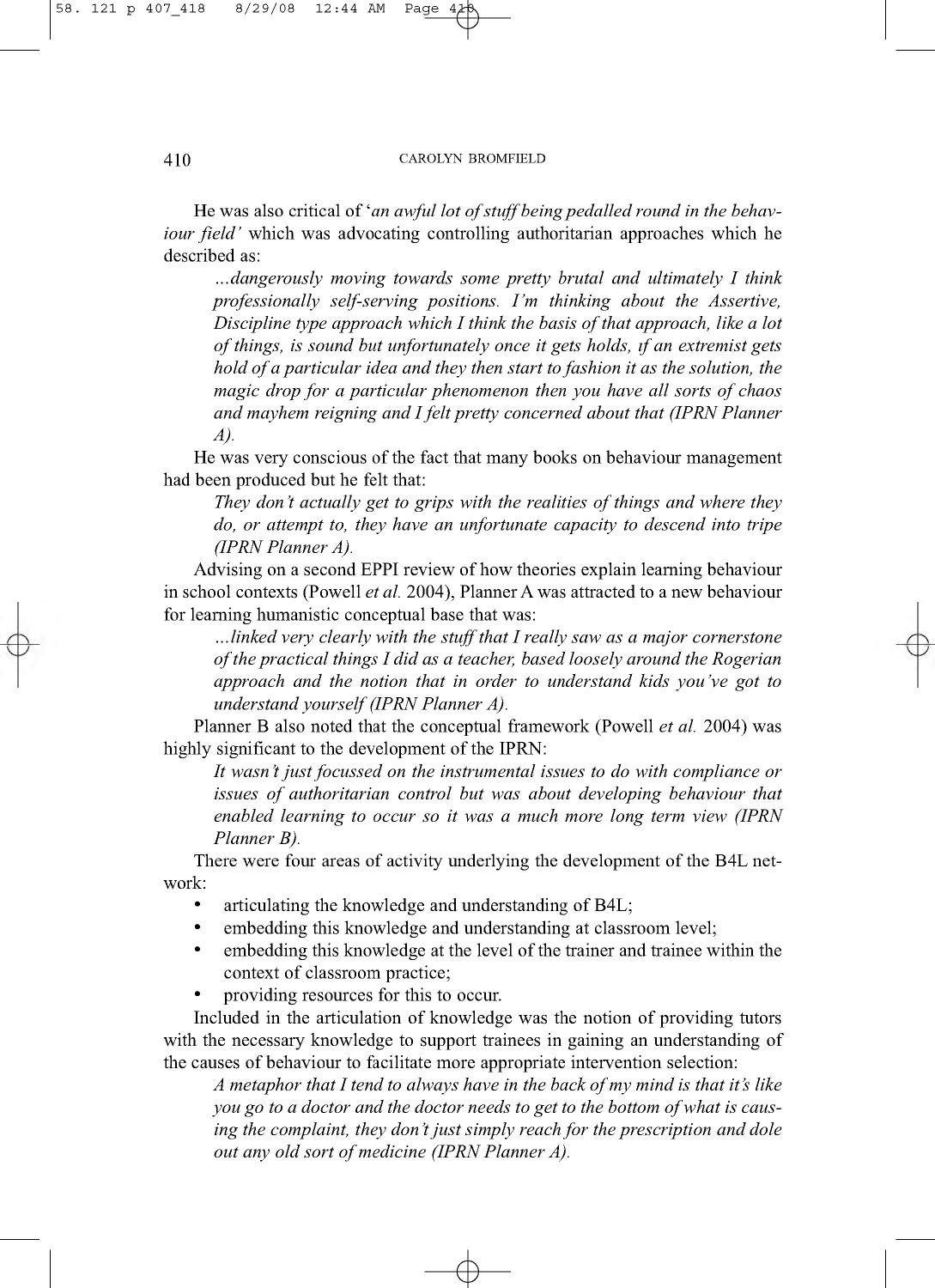# **The Conceptual Framework**

58. 121 p 407\_418 8/29/08 12:44 AM Page 4¿

The conceptual framework for the IPRN (see Figure 1) was influenced by a TTA- funded systematic review led by Powell and Tod (2004), that emphasised a series of interrelationships between self, others and curriculum experiences which underpin behaviour for learning.



*Figure 1. The conceptual framework for the IPRN*

### **Source:** Powell *et al.* (2004)

 $\phi$ 

The conceptual framework is based on Ecological Systems Theory (Bronfenbrenner 1989), which asserts that human development cannot be viewed in isolation from the wider contexts of an individual's interactive relationships in social and cultural environments. The original model which associated learning and behaviour with the affective, social and cognitive domains was then further developed whereby the affective domain was linked with the enhancement of selfesteem; the social domain with socialisation and participation; and the cognitive domain was linked with curriculum access. The model which described learning behaviours in school contexts also illustrated the triad of relationships:

Relationship with self. When a student feels confident and has an internalised view that they are able to succeed as a learner, they are more likely to engage in the challenge of learning. Research (Norwich and Rovoli 1993) has shown that students' behavioural intentions are mainly derived from perceptions of their past learning behaviours.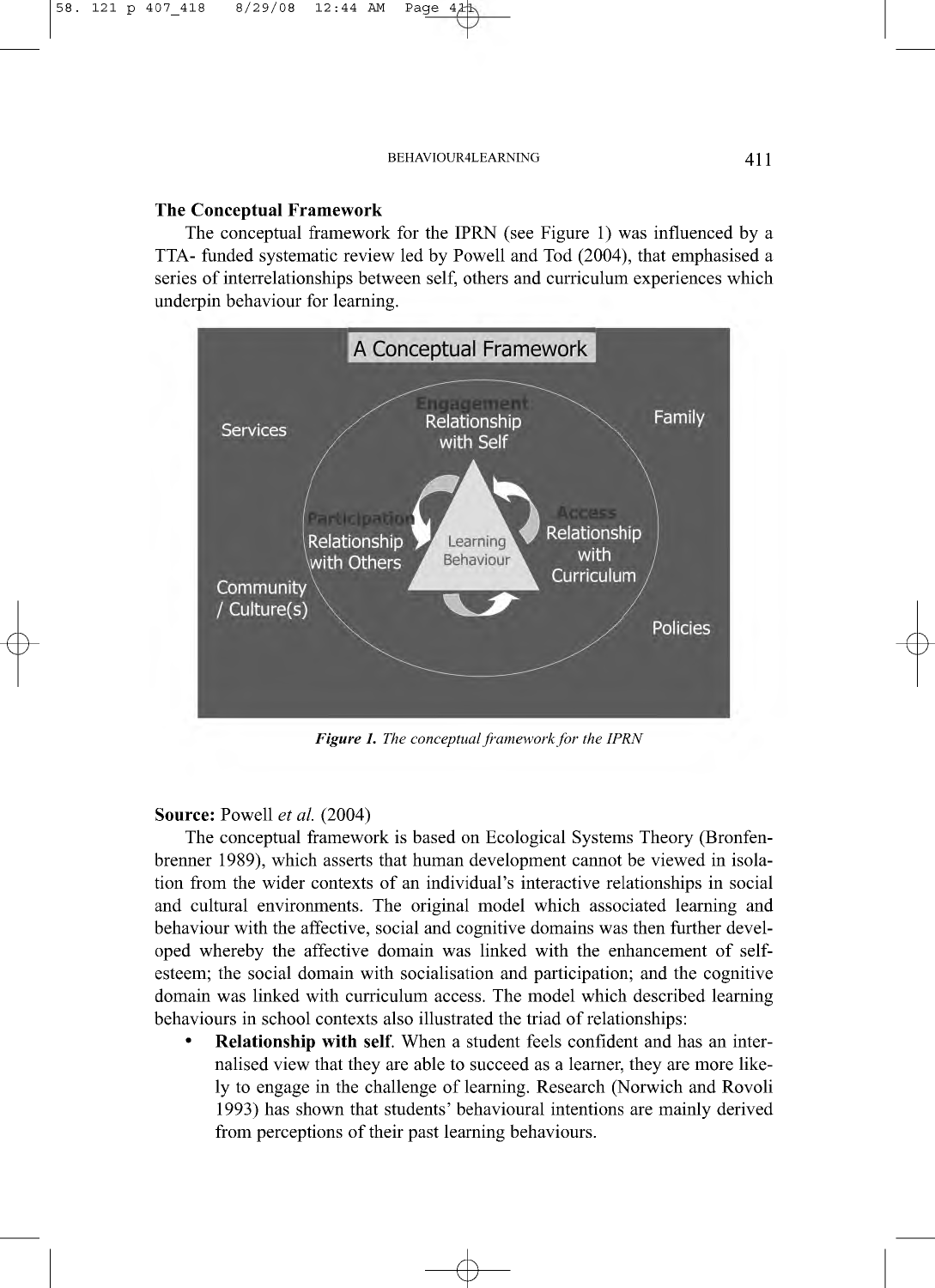- Relationship with others. Unacceptable behaviour is a product of the dynamic relation between individuals and their environmental contexts. Positive relationships can enhance self-esteem by giving students a sense of being valued and worthwhile.
- Relationship with the curriculum. Student behaviour and learning are inextricably linked. Students who are motivated through a perceived meaningful curriculum are less likely to present with inappropriate behaviour.

In examining research on pedagogy for students with behaviour problems, Davies and Florian (2004) concluded that there seemed to be an increase in strategies that addressed cognitive, social and affective behaviours such as emotional literacy, multiple intelligences and learning styles. The review also indicated a number of key terms arising from the literature that underpin learning behaviour, such as engagement, participation, responsiveness, responsibility, collaboration, communication, independent activity, motivation and self-esteem. Deficits in any of these areas are likely to affect a student's abilities to develop learning behaviours (Powell *et al.* 2004).

The IPRN, in common with other research (Schectman and Leichtentritt 2004), supported the humanist orientation in the education of students with behaviour problems. It recognised the social, emotional and behavioural components of learning and was concerned with promoting learning behaviour through the development of effective teaching and management:

*The behaviour fo r learning approach was a very viable thing and I really do have a powerful affiliation with a notion that if children are self-actualised learners they will still misbehave and hopefully so too. You want kids to misbehave in a kind of perverse constructive way because they are challenging boundaries, they are finding out about themselves and you don't find everything out by toeing the line all the time (IPRN Planner A).*

The IPRN has clear synergies with other national developments and initiatives such as the behaviour and attendance strands of the Key Stage 3 Secondary Strategy (DfES 2003) which emphasised the importance of social, emotional and behavioural skills:

*We were in tune with a review on social and emotional competence which was done by the DfES which I think was a vital background for the DfES* developments because they were very wary of ideas such as social and emo*tional literacy etc. Elements like that which have a misconception of you've either got it or you've not. If you use the term social literacy, it can lead to ideas such as we do it in an hour alongside literacy and numeracy strategy. Unfortunately then it's not seen to be the responsibility of everybody (IPRN Planner B).*

### **Key principles**

The key principles of the IPRN were founded on the consideration of a conceptual framework for learning that would allow trainees to explore and understand

 $\rightarrow$ 

 $\phi$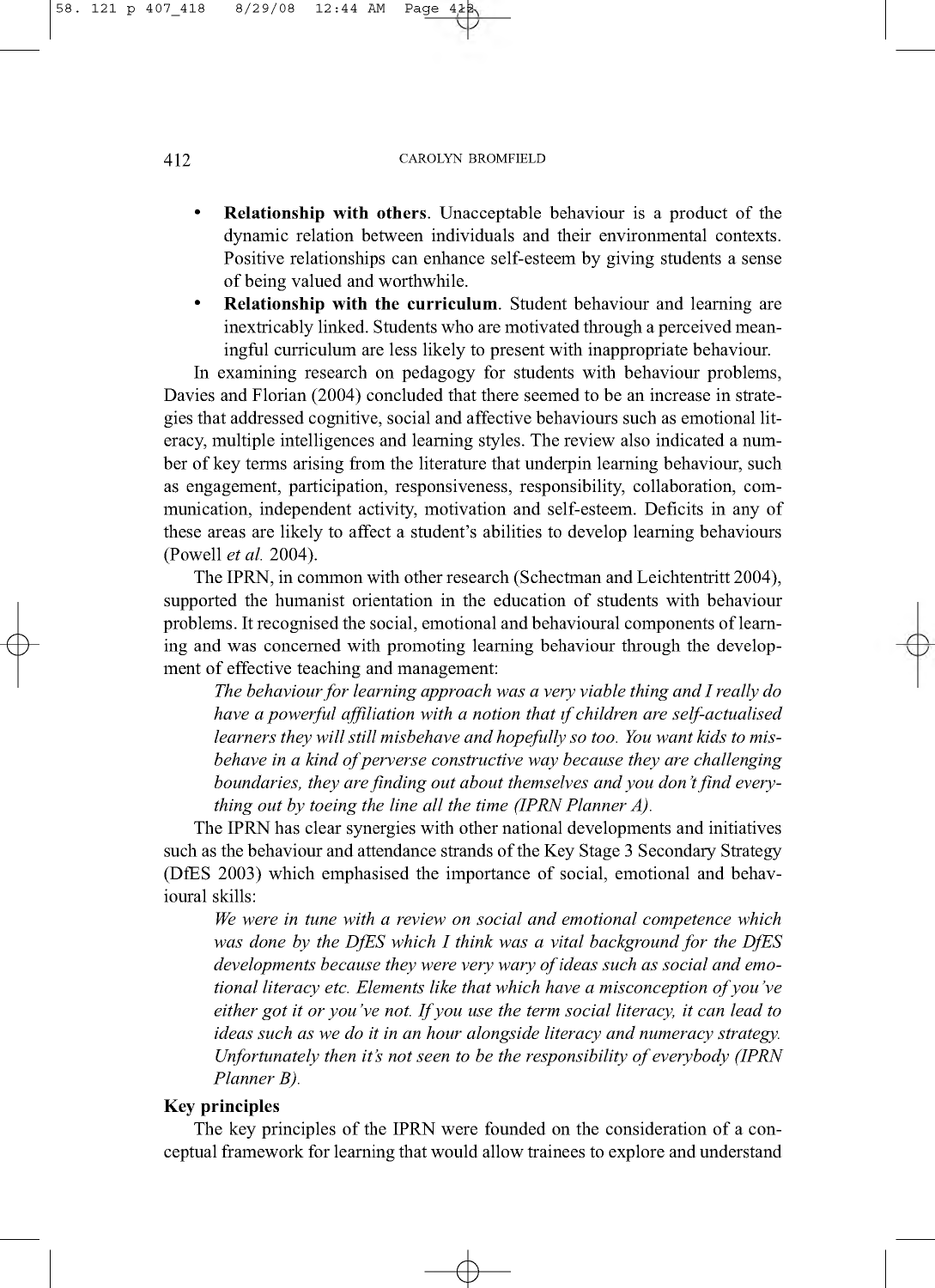the determinants of learning behaviour and make sense of, and evaluate the efficacy of, the many strategies offered during training and school experience (Parsons and Hodgkin 2006). There was to be a shift away from authoritarian controlling behaviourist approaches towards more humanistic methodology, which emphasised terminology such as 'behaviour for learning' as opposed to behaviour management. This signalled that trainees would be encouraged to consider teaching behaviours that would enhance the learning context and give responsibility for behaviour to the student. This is in contrast to reactive punitive approaches and terminology such as 'managing behaviour'. This proactive approach was linked with the promotion of effective learning behaviours, knowledge of the theoretical underpinnings of behaviour, and positive approaches to behaviour located within the policy context of inclusion.

These principles were concerned with introducing trainees to issues related to behaviour for learning. The development of behaviour for learning is essentially a responsive process during which the learner seeks to make sense of the learning situation from their perspective.

# **Methods of Evaluation**

 $\in$ 

In this study, the IPRN was evaluated through a questionnaire to trainees at the end of their training, a questionnaire to tutors, a questionnaire to regional co-ordinators and interview responses from trainees, tutors and planners as well as national evaluation documentation. The second questionnaire, which was administered in January 2006 half-way through the PGCE programme following the trainees' first teaching placement and prior to going out into schools and colleges on their second placement, included a final question asking whether they had accessed the IPRN Behaviour4Learning website and if yes what issue prompted their search and did they find the site helpful.

# **Mid-point Data Analysis**

The first questionnaire was issued to trainees in the third week of their induction but as they were not officially introduced to the website during that period, it was decided not to include a question on access and effectiveness as the responses were likely to be mostly negative.

Responses from trainees half-way through their training (see Table 1) in terms of level of access were particularly low e.g. out of 22 Mathematics specialist trainees only three had actually accessed the IPRN despite having been shown the website at a cohort lecture, given publicity cards and the resource being referred to in Professional Studies seminars. Reasons given for non-access related to lack of time and more immediate concerns: *Just haven't either thought of it or had time to try. Probably due to more pressing things - lesson planning, assessment, assignments, QTS tests etc. (Trainee).*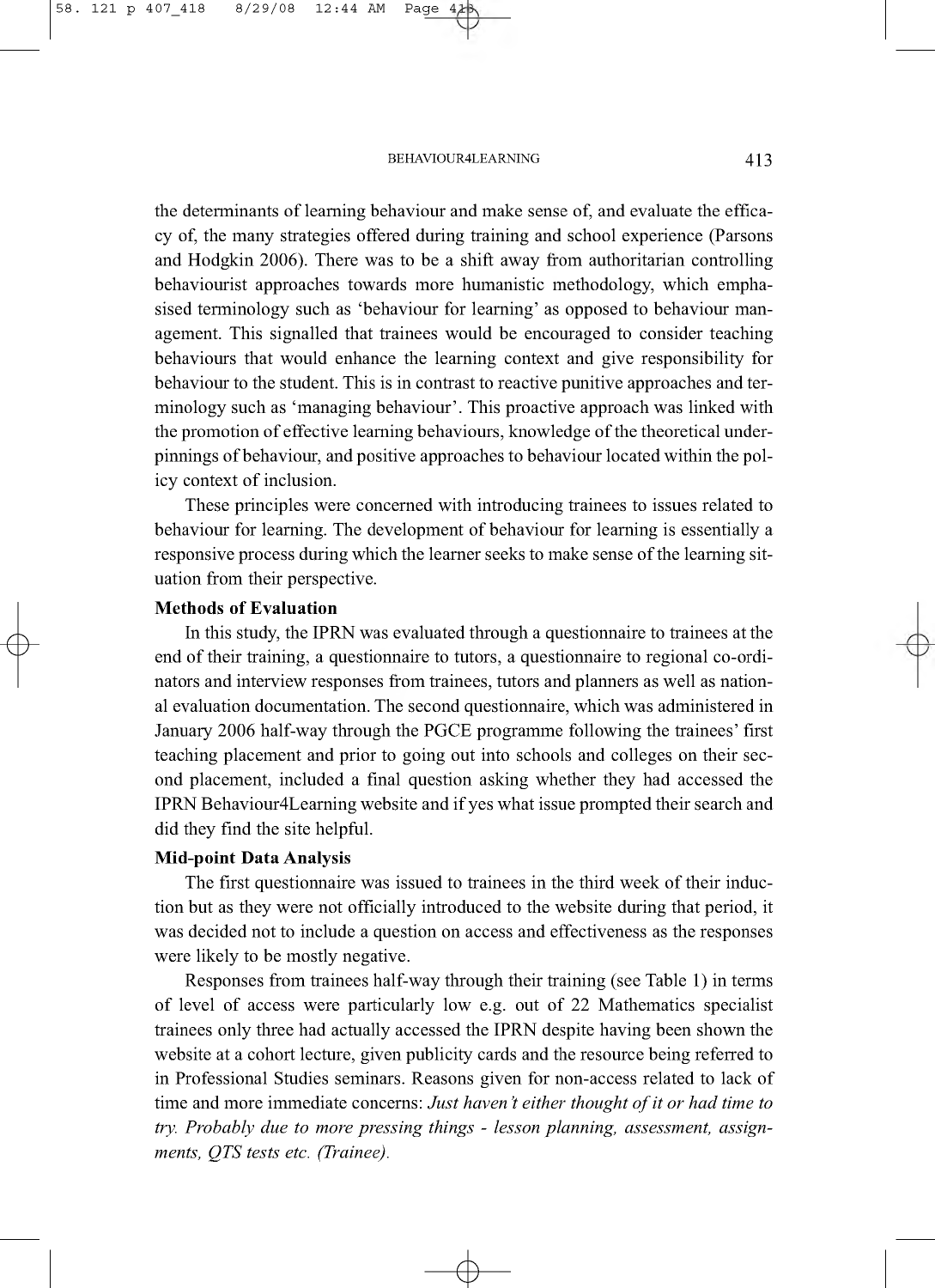|     | <b>Mathematics</b><br>specialist trainees<br>$n=22$ | <b>Business Studies</b><br>specialist trainees<br>$n=27$ | English<br>specialist trainees<br>$n=27$ |
|-----|-----------------------------------------------------|----------------------------------------------------------|------------------------------------------|
| Yes |                                                     |                                                          |                                          |
| No  |                                                     |                                                          |                                          |

**Table 1.** *Visits to B4L website (mid-point of trainees' course)* 

In considering why so few of the Mathematics specialists had not even accessed the site the subject tutor commented:

*They knew it was available because I even showed them some things on it in a session. I think I 've said this to you before, I don't think they take an academic approach to behaviour management. If they're having problems in school and the chips are down, they're not going to go and read something. There's this assumption they'll battle away or say 'I can't teach this class any more, will you sit in with me?' They're not going to go away and read* something that will give them some ideas of how to understand what is hap*pening, or how to make sense of it, whereas if they come unstuck with the topic they've got to teach in maths of course they'll go and find a book and find more about it (Subject Tutor).*

### **End of Training Responses**

A dedicated questionnaire was distributed to all the trainees in the sample in June 2006 on the last day of their course, to ascertain their perceptions of the effectiveness of the resource in supporting them and providing advice on the issues that were of most concern. Trainees that had used the website were predominantly positive in their comments*:I found the site helpful and was able to relate a lot of the scenarios to the classroom environment (Trainee).* Several found it particularly useful in relation to assignments: *I looked at the website as part of the directed* study tasks during the placement and found lots of useful information and journal *articles to read (Trainee).* Question one in both trainee and tutor questionnaires was designed to enquire into frequency of usage of the website. All of these trainees had been introduced to the site in cohort lectures, tutors had provided additional references to the site during Professional Studies sessions and subject specialism lectures, and there were numerous posters around the education faculty. Despite these endeavours, 61% of trainees questioned at the end of their training programme said that they had not yet used the site that was specifically designed for them (see Table 2), with comments such as: *No, to tell you the truth I completely forgot about it. No, I have been too busy planning*

|     | <b>Mathematics</b><br>specialist trainees<br>$n=19$ | <b>Business Studies</b><br>specialist trainees<br>$n=22$ | English<br>specialist trainees<br>$n=22$ |
|-----|-----------------------------------------------------|----------------------------------------------------------|------------------------------------------|
| Yes |                                                     |                                                          |                                          |
| No  |                                                     |                                                          |                                          |

 $\rightarrow$ 

*Table 2. Responses to RAI access (end of trainees' course)* 

 $\in$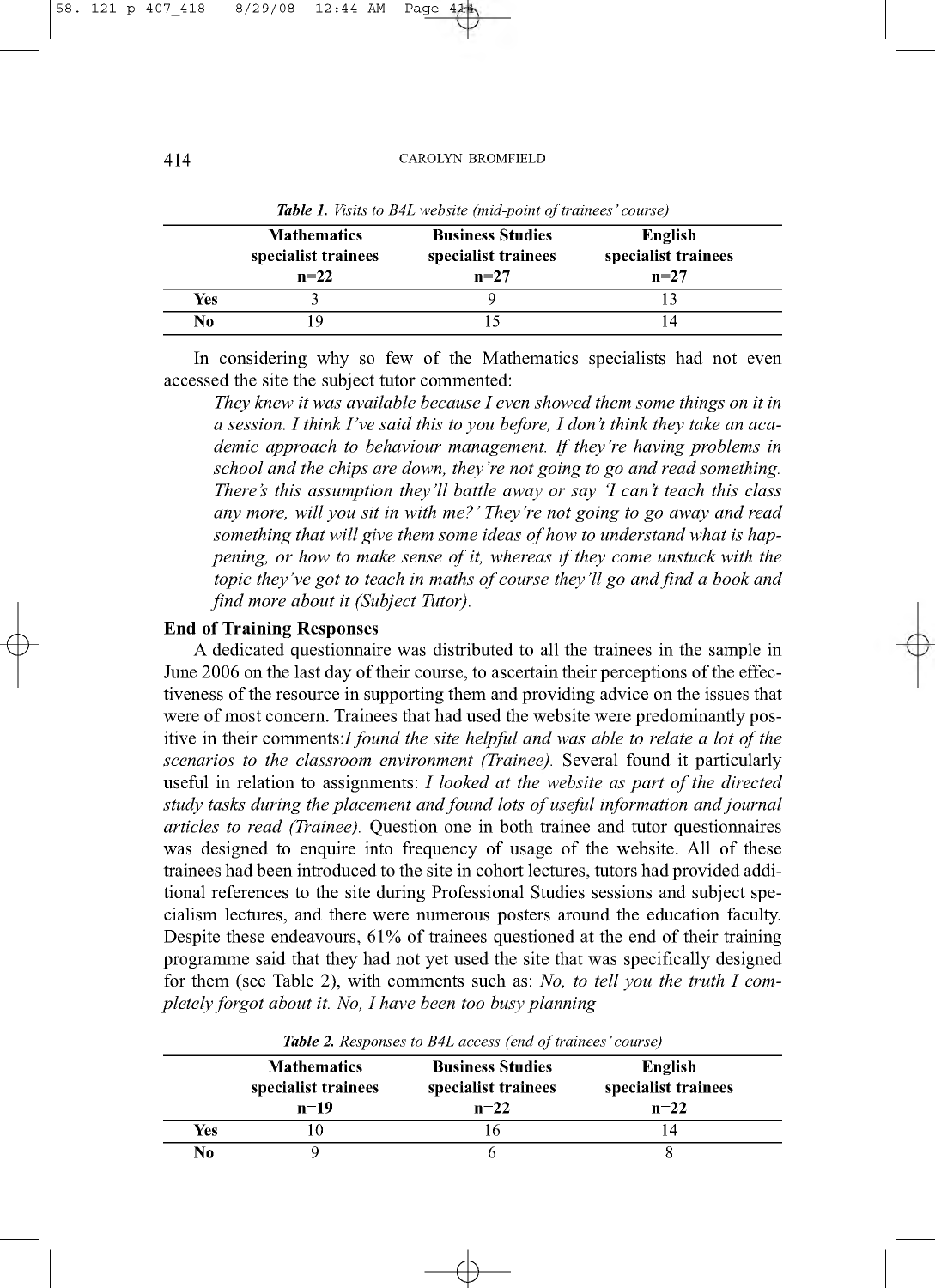This should not be entirely surprising, given that out of the 18 responses from tutors only seven had ever accessed the website and only two had accessed the website whilst working with trainees. None of the respondents had specifically instructed the trainees to use the B4L website as a part of an assignment, although most had mentioned that it could be useful when completing essays on behaviour management. This response from a Professional Studies tutor was typical of the reasons given for not using the resource:

*I know we talked about this website but I have to confess I haven't even looked at it. However, I am sure I would have done if I had needed some resources for any of my sessions. As you know I have done a lot of work on behaviour management so I already have lots of resources and personal anecdotes to use so perhaps my use of a website might be different from that of less experienced users. Doing this questionnaire has made me realise that I should have at least looked at the site in order to keep myself up to date and also to be familiar with its contents in order to be able to recommend it to trainees (PS Tutor).*

There was also an assumption by a few tutors that behaviour was the province of the 'expert' and should be taught by a specialist:

*Well we have [name of lecturer] to talk to the trainees about behaviour issues. I never seem to have the time to explore new websites.*

In discussing issues of access with the planners, both mentioned statistical data which records number of hits and number of registered users as measures of impact:

*We can see that the main measure at that time was numbers of hits of the* downloaded documents. According to the title of document downloaded we *could see whether or not we were having an impact (IPRN Planner B).*

Whilst recognising that statistical data of this type does indeed record details of access there is no evidence that this was having an impact on trainee behaviour in the classroom or changing any attitudes. By December 2006, statistics from the national audit revealed a daily average of 850 article retrievals, amounting to 6,000 a week, indicating that users had not only visited the site but were actually downloading materials. The period between September and November 2006 saw an increase in registered users from 6,500 to over 8,000. More sophisticated data analysis methods meant that the management team could not only classify the users according to the institution but also examine each institution according to their TDA allocation and ascertain a percentage of impact for each institution. This was divided further between trainees and tutors but the numbers also include dormant accounts:

*So it could be trainees who did a PGCE two years ago who were registered and not been to the site since so there's a rough and ready part of that (IPRN Planner B).*

Some institutions encouraged all trainees to register as well as other undergraduate students:

 $\rightarrow$ 

 $\in$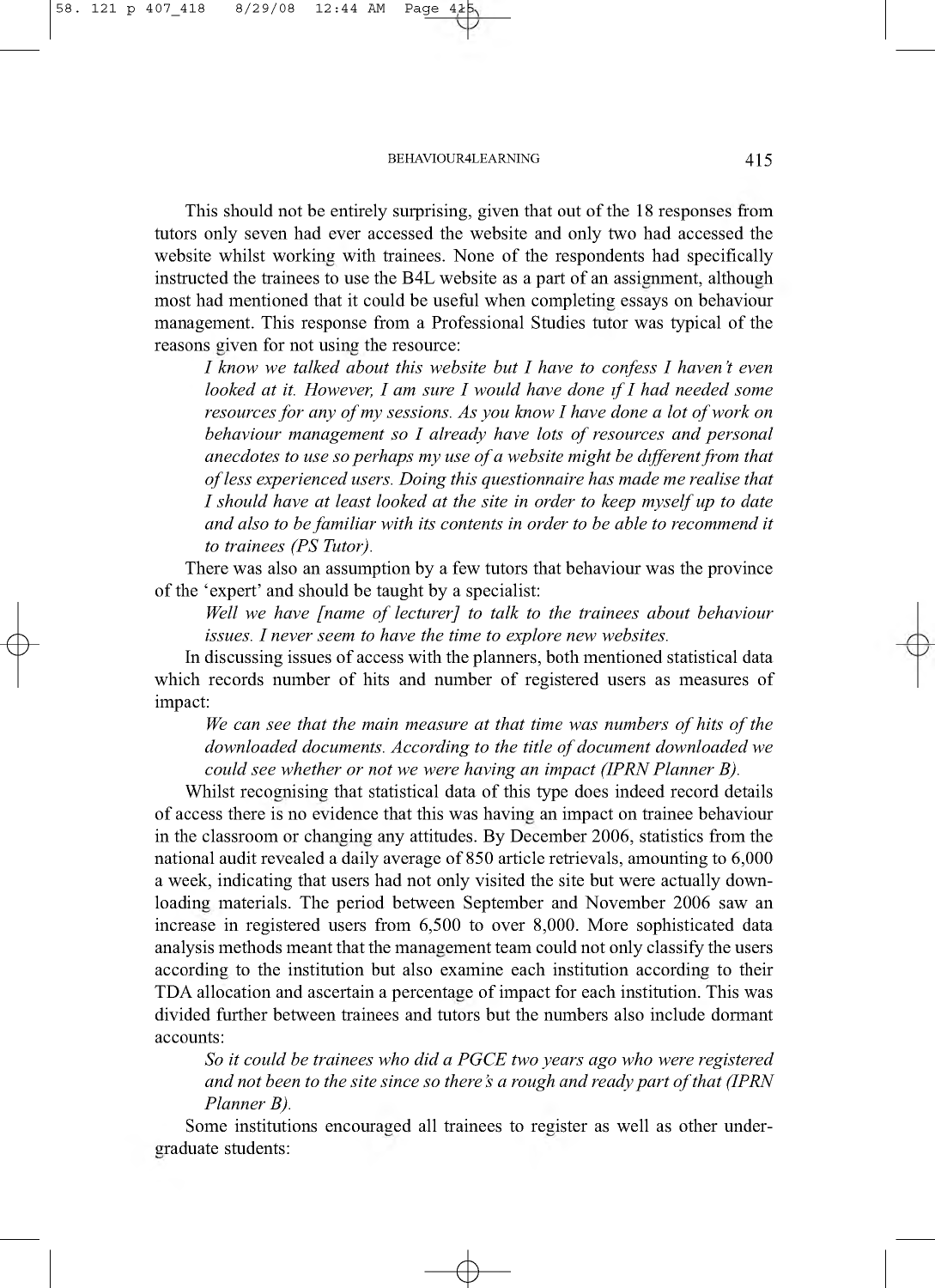*Q -*

*The reason why [name of institution] are near the top is they've got a big educational studies programme and so you're getting people registering as part of educational studies who are not teachers (IPRN Planner B).* 

A number of trainees in this study made use of the website when needing references or articles to support assignment writing. Some trainees made use of the resource whilst on placement in seeking solutions to behaviour problems experienced in class. However typical responses stated that they were frustrated at not finding instant answers: *'I had an initial look but found it hard to find the tips that I was looking for* 'When asked what they would like to be provided, there was a demand for packages of 'tips for teachers' to deal with every eventuality:

All the kinds of scenarios we could be faced with from students and all the *strategies we could use. It would be good to suggest different activities that can be 'pulled out of a hat' when required (Trainee).* 

Whilst not denying that a range of strategies are clearly helpful as part of a developing tool-kit, it is unrealistic for trainees to be able to anticipate and prepare for the entire extent of student behaviour likely to be experienced in a classroom (Powell *et al.* 2004). Data from the final national survey of the IPRN (Davies 2006) indicated similar issues:

One respondent suggested that the inclusion of 'model responses' to assignment questions would have been appreciated whilst a few others would have welcomed the addition of more advice on practical issues when confronted with challenging behaviour (Davies 2006: 12).

The IPRN response from the planners to the inclusion of such resources was that this would defeat the objectives of the initiative, as it did not set out to encourage trainees to merely follow set 'tips' or 'answers' to complex tasks and challenges. The report acknowledged trainee anxiety when required to complete assignments and their desire to access direct support to help them in that task. However, it was argued that:

.. .the appropriate and frequent use of the resource, together with relevant tutorial/mentor support would be likely to cater for the practical and academic needs of most trainees (Davies 2006: 12).

This highlights the tension between trainee needs and what it is realistic or ultimately helpful to do in response.

When asked how 'user friendly' they found the website, most trainees said that it was moderately friendly although some said they had problems registering and others were confused about the benefits:

*I registered with the site, but wasn't aware of gaining anything extra. It looked the same to me (Trainee).*

The seven tutors that had viewed the site said that they found it either very or moderately user friendly. In response to this question one tutor commented:

 $\rightarrow$ 

*Never looked at it - apart from when you displayed it at a seminar - this means I cannot really fill in the remainder of questionnaire!!! Sorry! (Tutor).*

 $\in$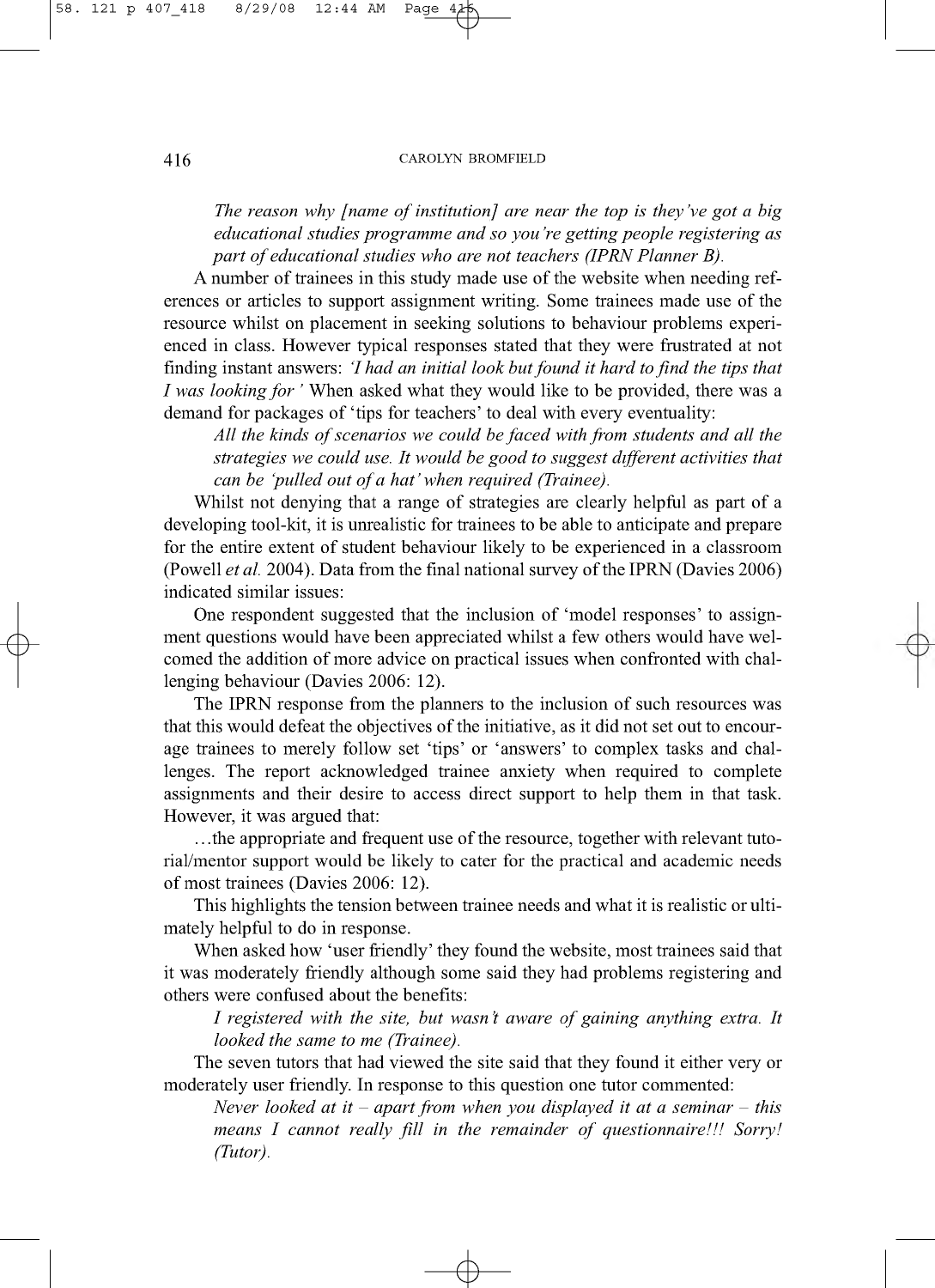Suggestions for improvements from trainees included more colour, more interactive activities, more practical ideas on behaviour management, more videos and case studies and better navigation:

I didn't find anything useful on the web site despite looking for it. I think you *need to think about navigation in the site. I think the information was there, but I couldn't find it. There seemed to be a lot of information/links that weren't relevant to what I was looking for, so I didn't spend time looking through everything (Trainee).*

A few trainees also indicated that they would have welcomed more suggestions from newly qualified teachers and practising teachers together with an opportunity to exchange ideas and views.

# **Conclusion**

 $\in$ 

The IPRN has adhered to its initial humanistic philosophy and steered away from encouraging trainees to merely follow set tips or answers to complex tasks and challenges (Parsons and Hodgkin 2006). The website has been designed to include critical commentaries and links to research to enable trainees to reflect on their practice and understand the interplay between theory and practice in the area of behaviour for learning. Factors involved in learning behaviour are linked to the theoretical models of affective (the self), cognitive (curriculum access) and social (participation) proposed by Vygotsky (1987), with an acknowledgement that 'a combination of theoretical perspectives may be needed to understand the relationship components of learning behaviours' (Tod 2004: 22):

We're giving trainees a range of things under one roof with one hit which *can be commentaries, they can be provocative questions but they equally can be documents which have been released from government or whoever and which we think trainees need to know so to get a more three dimensional view than say other government affiliated sites (IPRN Planner A).*

Evaluation of qualitative data from the national survey (Davies 2006) described an increased awareness of behavioural issues and that there was an increase in understanding types of behaviour that would support learning. Followup questionnaires to newly qualified teachers showed that they reported an increased confidence in relation to behaviour management:

*However, the questionnaire could have been viewed as a catch 22 because if you make trainees more aware of the complexities of the issue with behaviour management they feel less confident than if they've got a little knowledge (IPRN Planner B).*

Asked about the limitations or inhibitors to meeting intended aims, Planner A cited 'A crass lack of awareness shown by the DfES'. He was referring to the latest consultation document (The Steer Report DfES 2005b) and the fact that throughout the report there is continual reference to behaviourist approaches such as rewards and sanctions and to terminology such as discipline. There is no mention of emotional health and well-being and no mention of behaviour for learning.